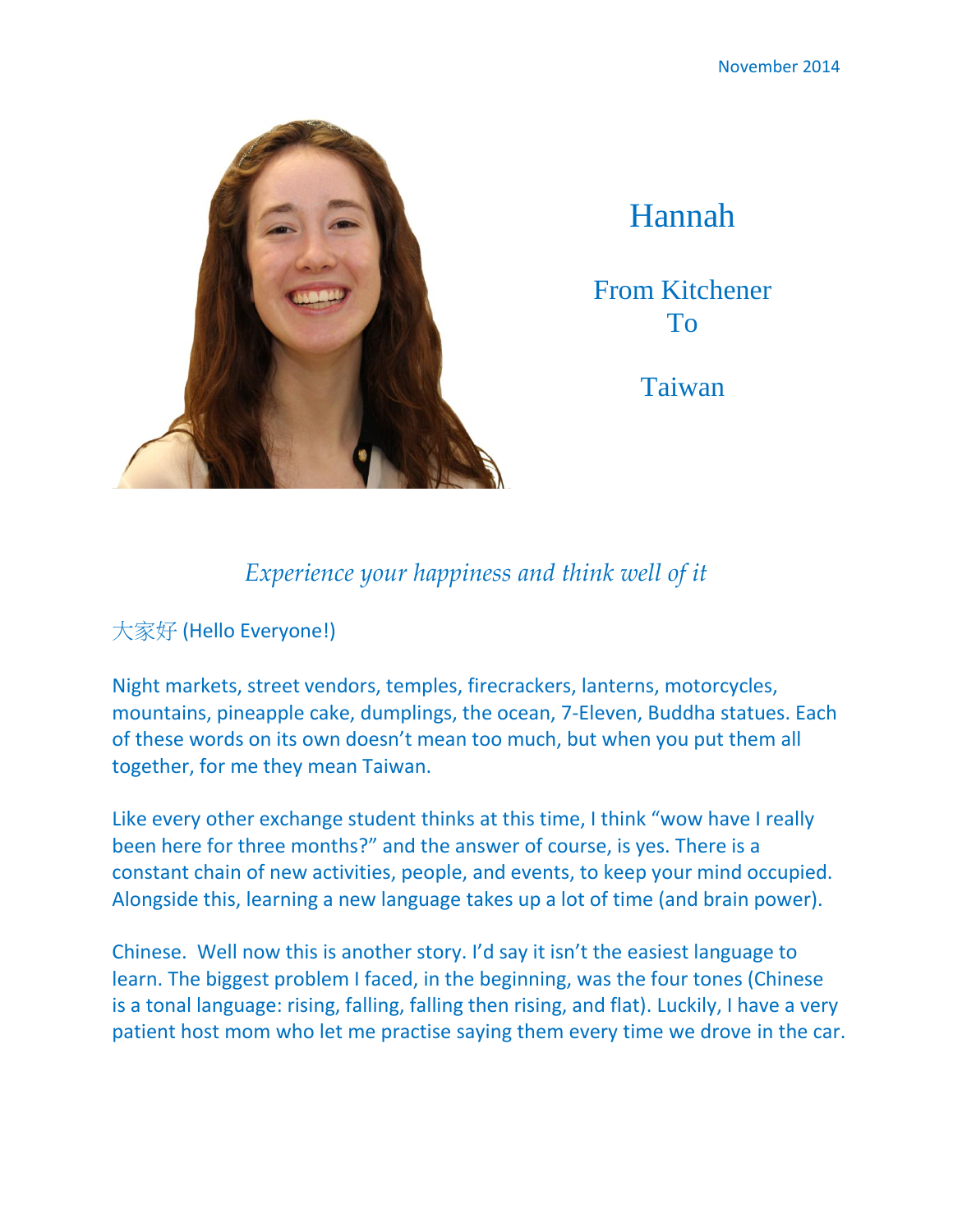November 2014

Over and over I said "ma ma ma ma." And then one day, my host mom told me that she could hear the difference, that I wasn't saying the exact same tone four times over!!! That day was awesome. Since then, I would say my Chinese has been improving at a consistent rate. My conversational skills are of course, still fairly basic, but the more words I have in my vocabulary and the more I speak, the better I get!! There's a lot more to learn though. A lot.

My host family in Taiwan, as well as my host Rotary Club, have been very good to me. My host family consists of my Dad, my Mom, my sister Jackie (who is 16), and my brother George (who is 14). They're really the best, and I love living with them. It's really special to just move in to someone's house and have them introduce you to other people as their daughter. This is just how they are.

I go to school three times a week, and I go to Chinese Language School twice a week with other exchange students. So, three times a week I catch my school bus at 6:30am, and come home at 5:30pm (on the bright side, we have nap time!) My school in Taiwan is a vocational school, so I have a lot of different courses I would have never taken in Canada: like machinery, or computer design, or even sketching! If the Taiwanese people are one thing, they are welcoming! My classmates have been really friendly to me, and the teachers extraordinarily kind. I have teachers who take me around; hiking in the mountains, to see local agriculture, and even golfing. My principal is one of the nicest men I have ever met. I am very fortunate to be attending this school. At Chinese Language School, we work mostly on reading and writing in Chinese. In Taiwan, traditional characters are used -- which are very beautiful, but awfully hard to write (or as I usually call it, draw).

So what is Taiwan like, really? Taiwan is a place where the juxtaposition of old and new is very visible. This gives it a lot of character. One minute you could be walking down the modern, crazy, city streets then all of a sudden you're 'bai baiing' at a temple. The different generations and traditions are sewn together in a way that neither one is dominant. I find this quite interesting.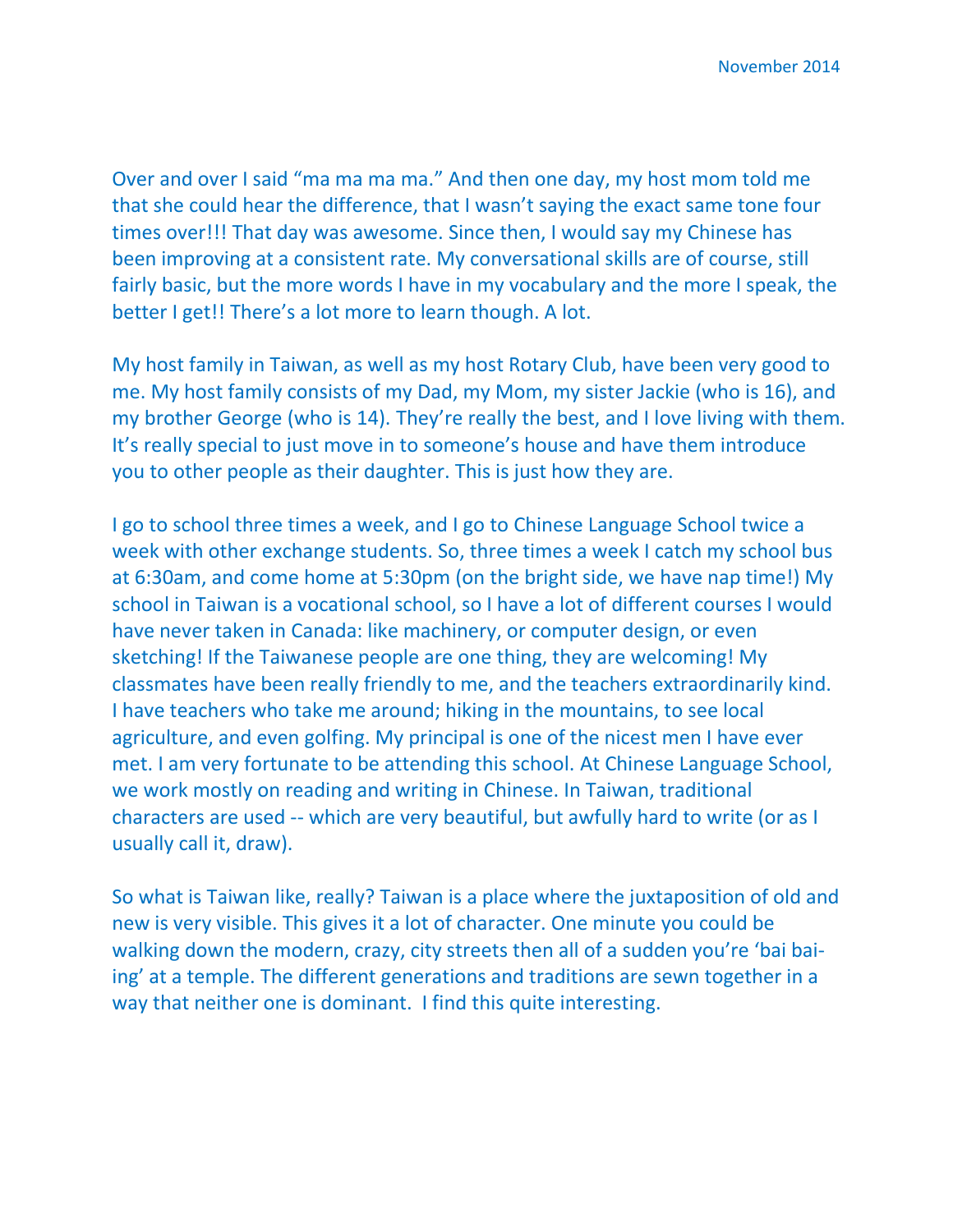Taiwan is also very beautiful, but in a rustic kind of way. I live in the country, so every day I see lots of rice fields, which is a pole apart from the agriculture in Canada. The mountains in Taiwan are visible from just about anywhere, and the

ocean is usually pretty close, to wherever you are. Travelling around Taiwan is very convenient too. I was shown quite early on how to use the trains, and was given my own bicycle to move around! Although Taiwan is small, there's a lot to see.

I can't list all of the places I've been because I've been lucky enough to travel quite a bit so far, which for me has been absolutely perfect! I've travelled to numerous small towns around my own to see local monuments. I've seen Taipei, of course, which was exciting. I went camping with my host family to Alishan; a beautiful, beautiful mountain range. Two weeks ago, all of the exchange students went to Kenting (where we went snorkelling and off roading and saw the Southernmost part of Taiwan), stopping in Tainan and Kaohsiung along the way.

And this past week, I was given the wonderful opportunity to travel with my Rotary Club to Japan! Japan was really beautiful but, a lot different from Taiwan, the difference did surprise me to be honest. I enjoyed my time there a lot.

A year ago, if you'd asked me, where I'd be at this time this year, I wouldn't have answered: sitting on my couch, eating rice, writing a Beavertale, in Taiwan. But that's why this year is so awesome, because it's so unpredictable. It's hard to put experiences into words, and even harder to put emotions into words. Sure, some days have been hard, but what's important is learning not to dwell on the bad ones. It's easy to be happy when you're learning, and experiencing a new kind of life for the very first time. This is what exchange is about.

I'd like to thank the Rotary Club of Kitchener for sending me here. It's been an absolutely wonderful time so far, and I'm beyond glad to be here. Also the Rotary Youth Exchange Committee of District 7080 deserves thanking as well, for all that they taught me (and the other exchange students) before we left.